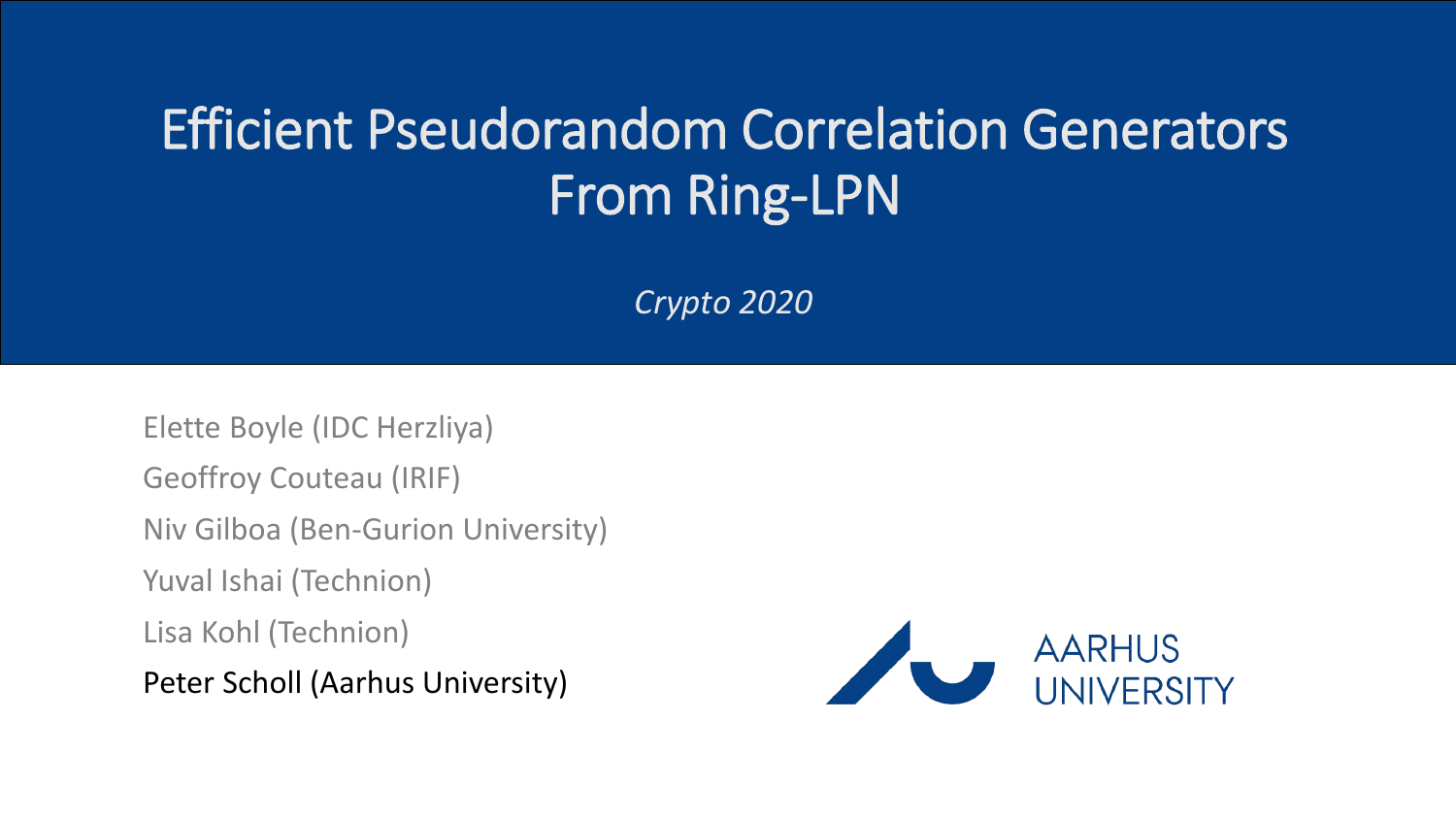# Secure Computation with Preprocessing

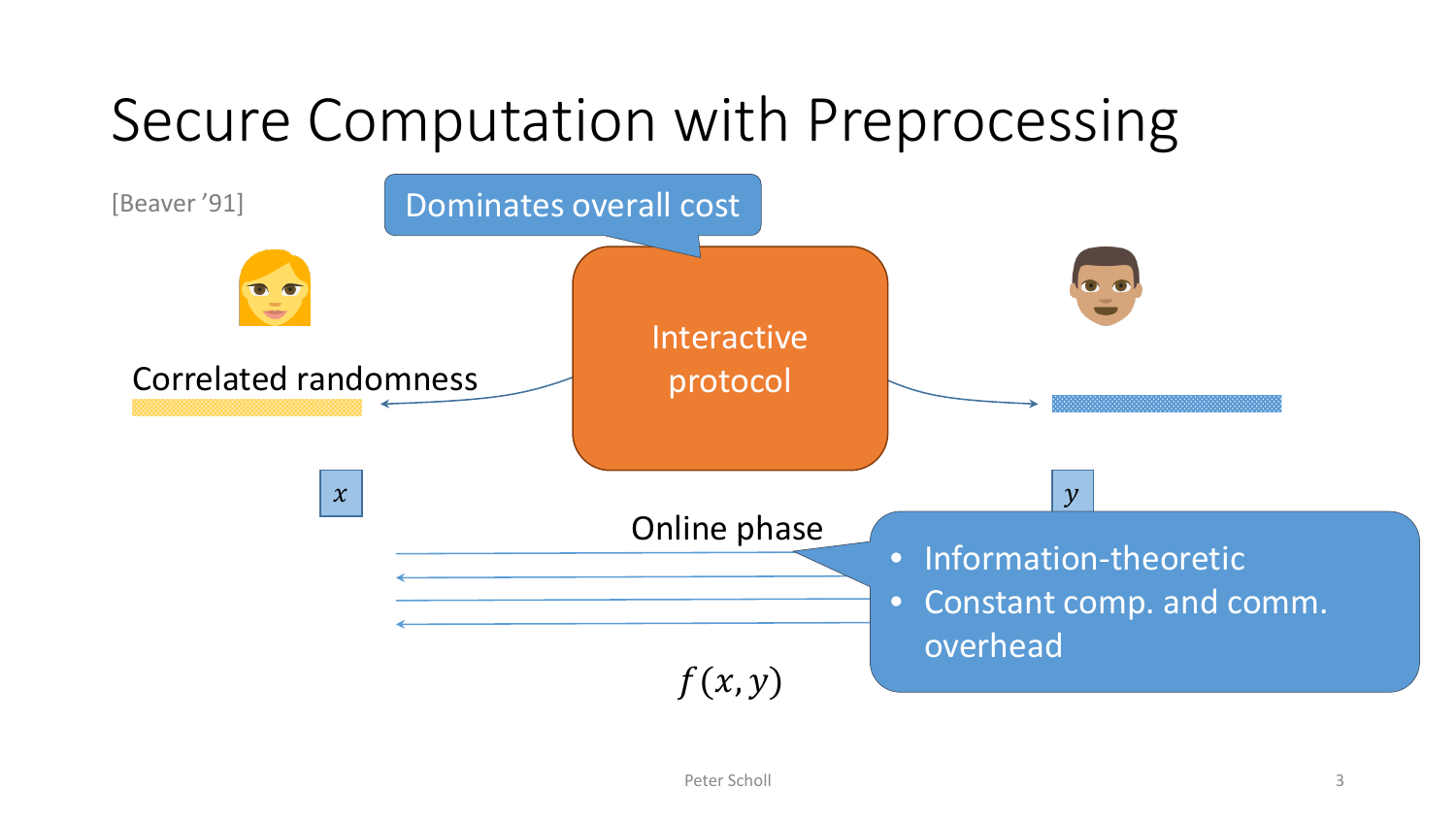# Pseudorandom Correlation Generators (PCGs)

[BCGI 18, BCGIK**S** 19]

#### Target correlation:  $(R_0, R_1)$

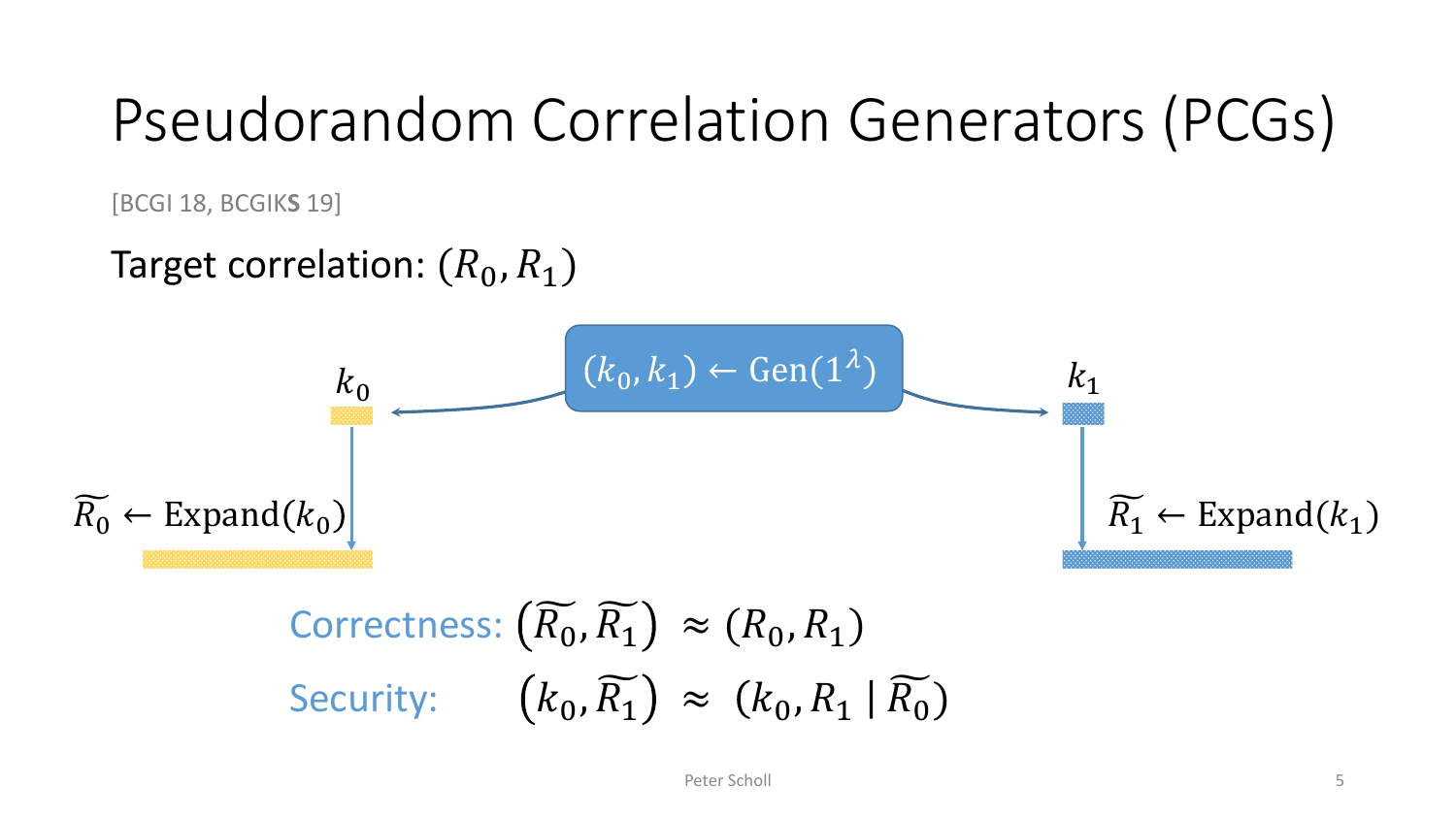# PCG + Setup Protocol ⇒ Silent Preprocessing



Correlated *pseudorandomness*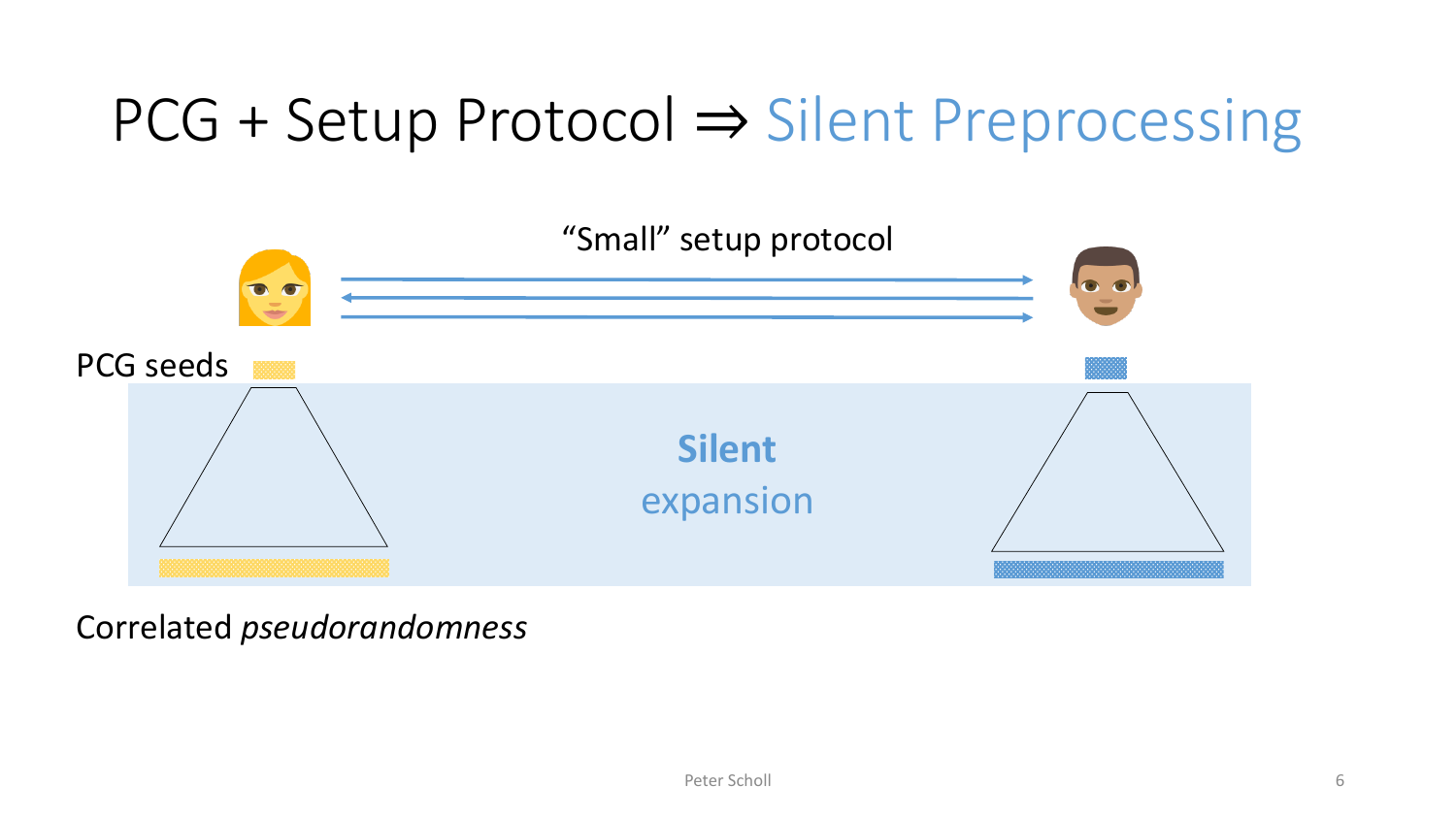### Previous PCG Constructions

#### **From Learning With Errors:**

o Arbitrary additive correlations via homomorphic secret sharing [BGI 16a, DHRW 16] o Uses FHE, expensive

#### **From Learning Parity with Noise (LPN):**

o Vector-OLE [BCGI 18] o OT [BCGIK**S**19] o OLE, multiplication triples [BCGIK**S**19] Good concrete efficiency [SGRR 19, BCGIKR**S** 19, YWLZW 20] Impractical  $O(N^2)$  cost

#### $\triangleright$ Also:

o Linear correlations [GI99, CDI05], truth tables [BCGIK**S**19]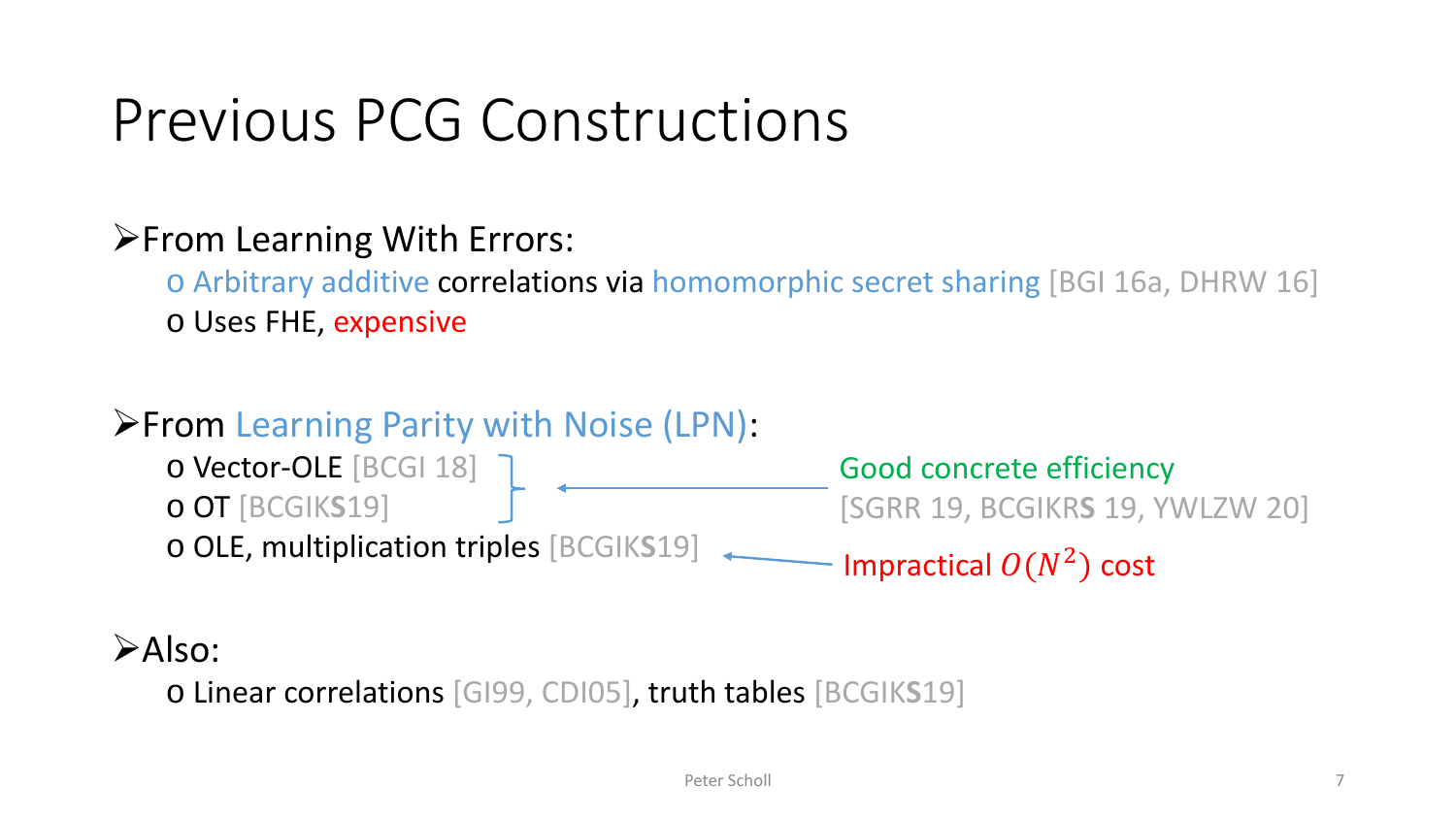# This work

#### Efficient PCGs for OLE/multiplication triples from the ring-LPN assumption

 $\circ$  Silently expand N OLEs in  $\tilde{O}(N)$  time

o Extensions: authenticated triples, multi-party, other bilinear correlations

#### Actively secure setup: silent preprocessing for SPDZ (two parties)

o Concretely efficient: ≈1MB seeds, runtimes comparable to Overdrive [KPR 18]

#### Other highlights:

o LPN → ring-LPN to avoid  $O(N^2)$  blowup  $\downarrow$  inspired by FHE [Gen 09, BV 11] o "Bootstrapping" as an optimization

 $\circ$  Security analysis of arithmetic variants of ring-LPN over  $Z_p[X]/f(X)$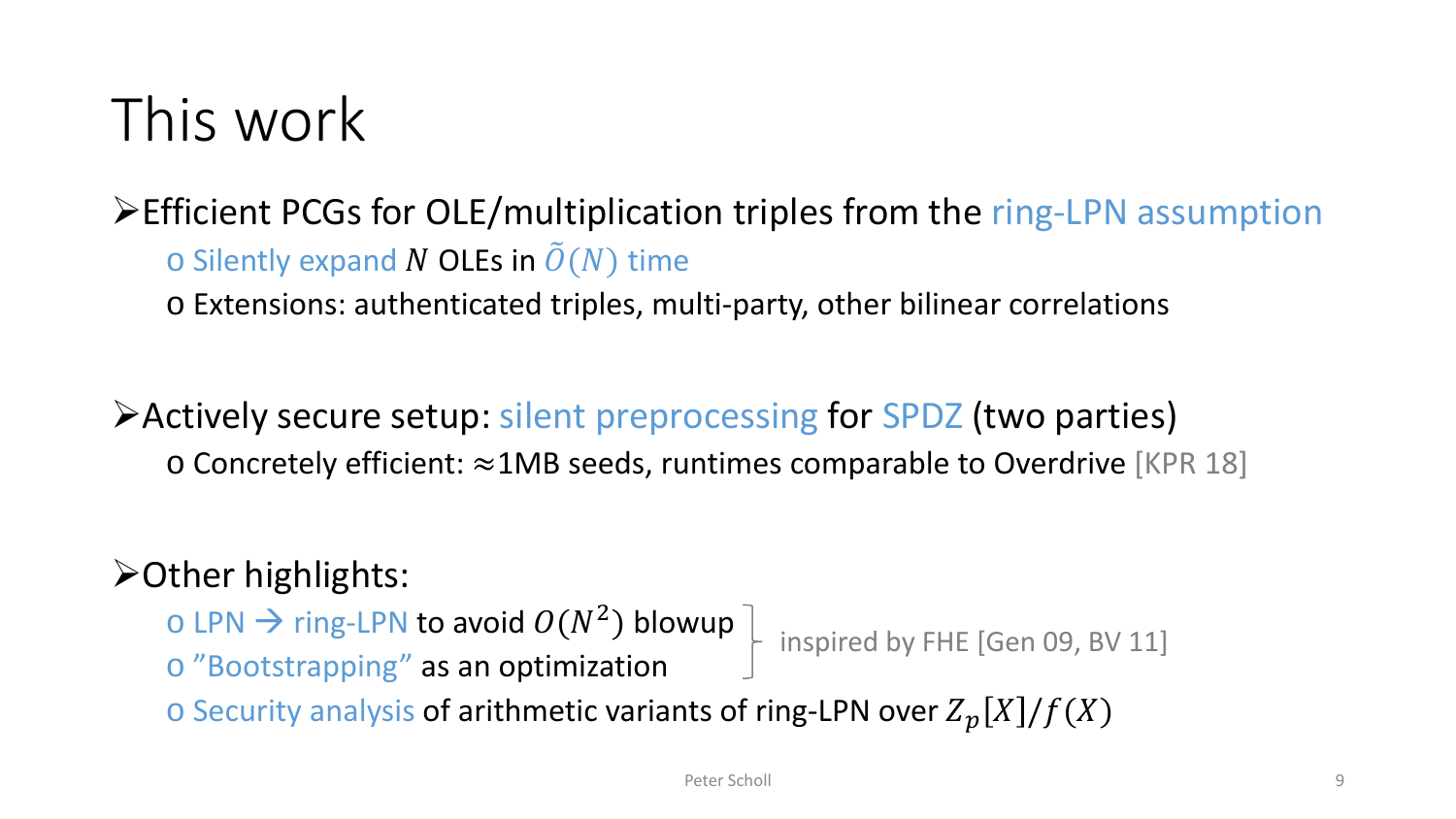# Main goals: Oblivious linear function evaluation and multiplication triples



#### Authenticated triples: [BDOZ11, DPSZ12]

 $\triangleright$  Parties also get shares of  $a\Delta$ ,  $b\Delta$ ,  $c\Delta$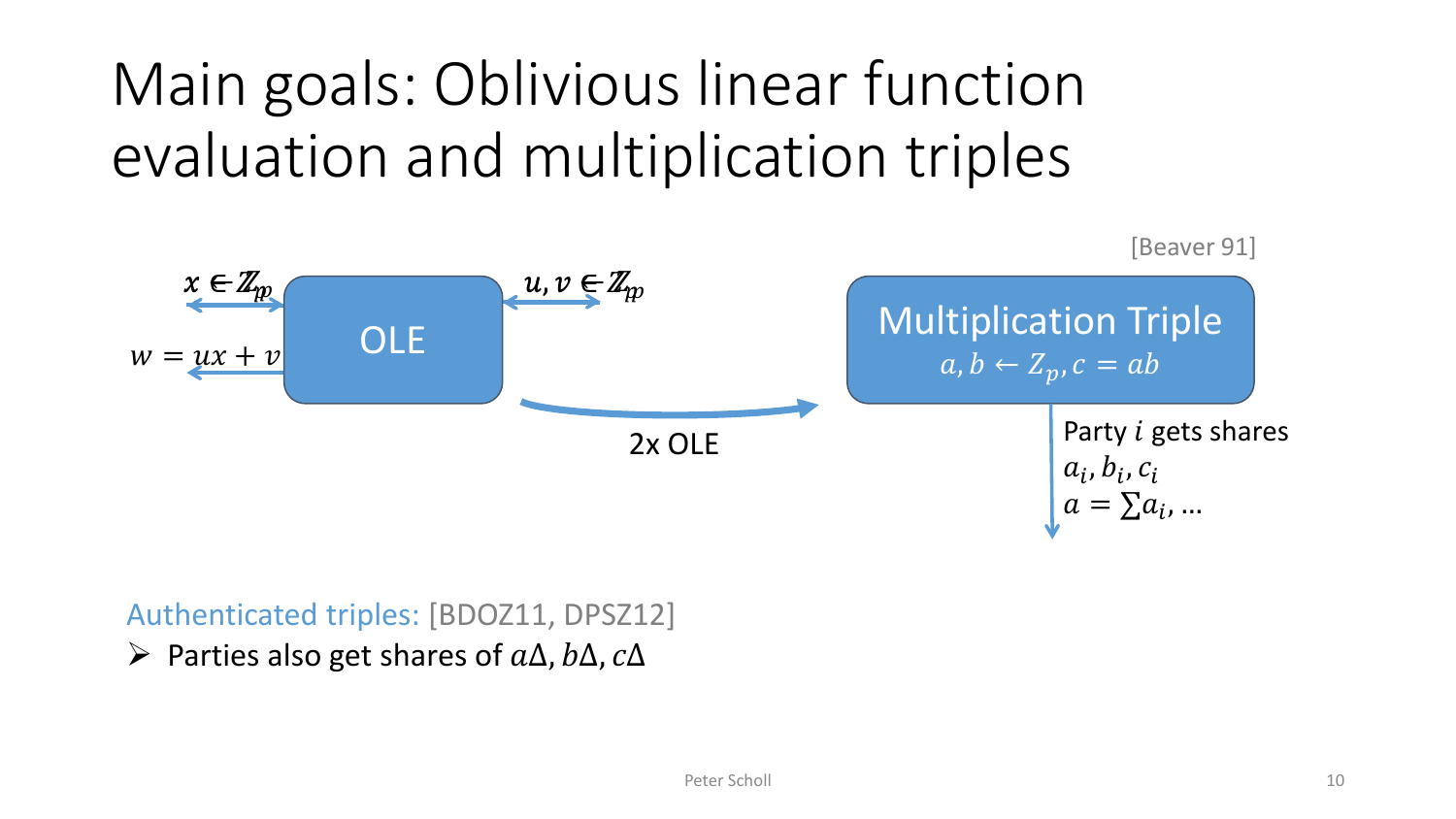# Background: Distributed Point Functions (DPF)

Point function 
$$
f_{\alpha,\beta}
$$
: {1, ..., N}  $\rightarrow$  {0,1}<sup>λ</sup>  
\n $f_{\alpha,\beta}(x) = \beta$  if x =  $\alpha$   
\n0 on w.

Distributed Point Function:

 $Gen(\alpha, \beta) \rightarrow (k_0, k_1)$ Eval $(k_0, x) \oplus$  Eval $(k_1, x) = f_{\alpha, \beta}(x)$ 



Efficient tree-based constructions from PRG [GI 14, BGI 15, BGI 16b] Efficient distributed setup protocol [Ds 17]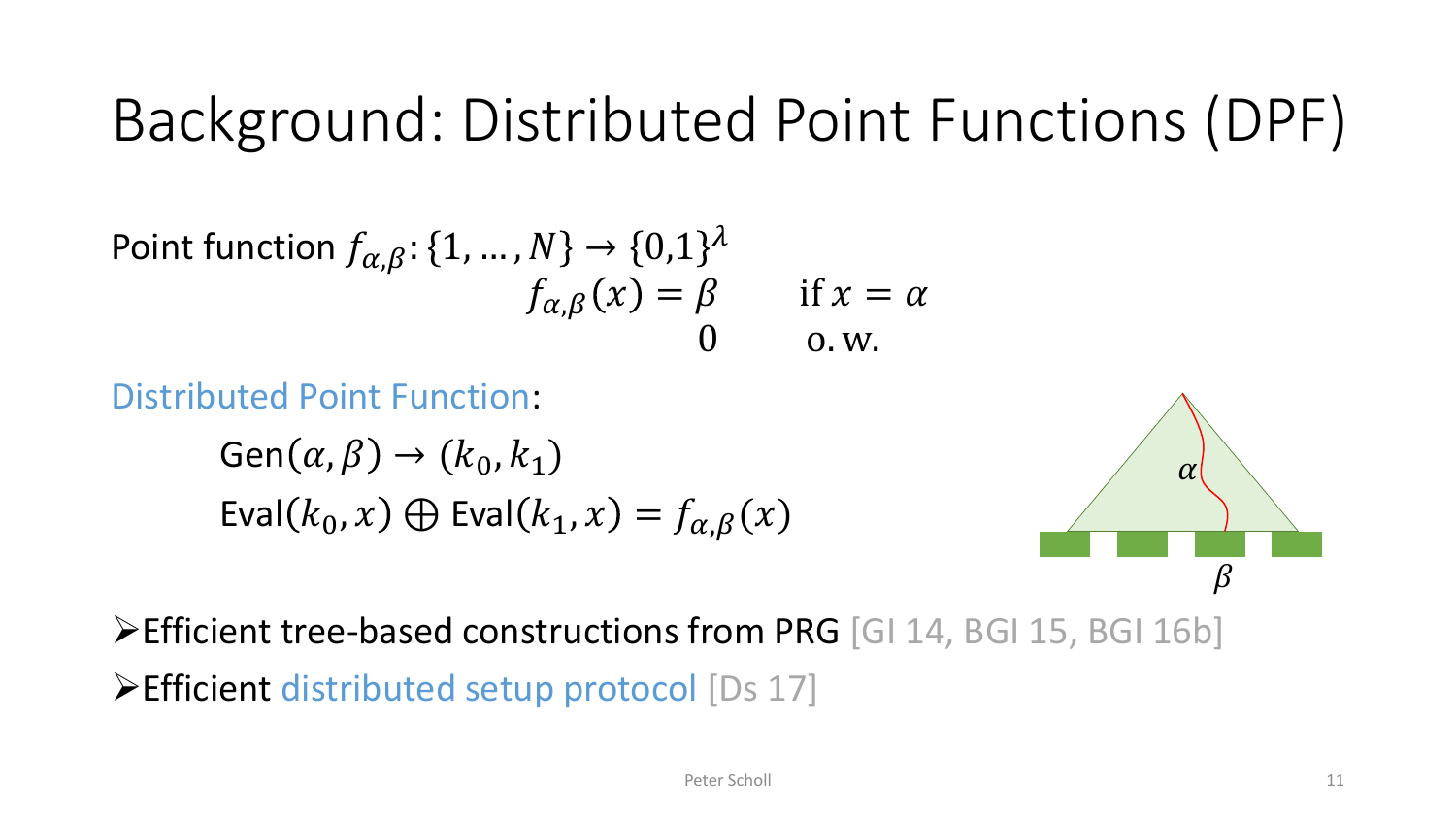#### Warm-up: PCG for unit vector from DPF

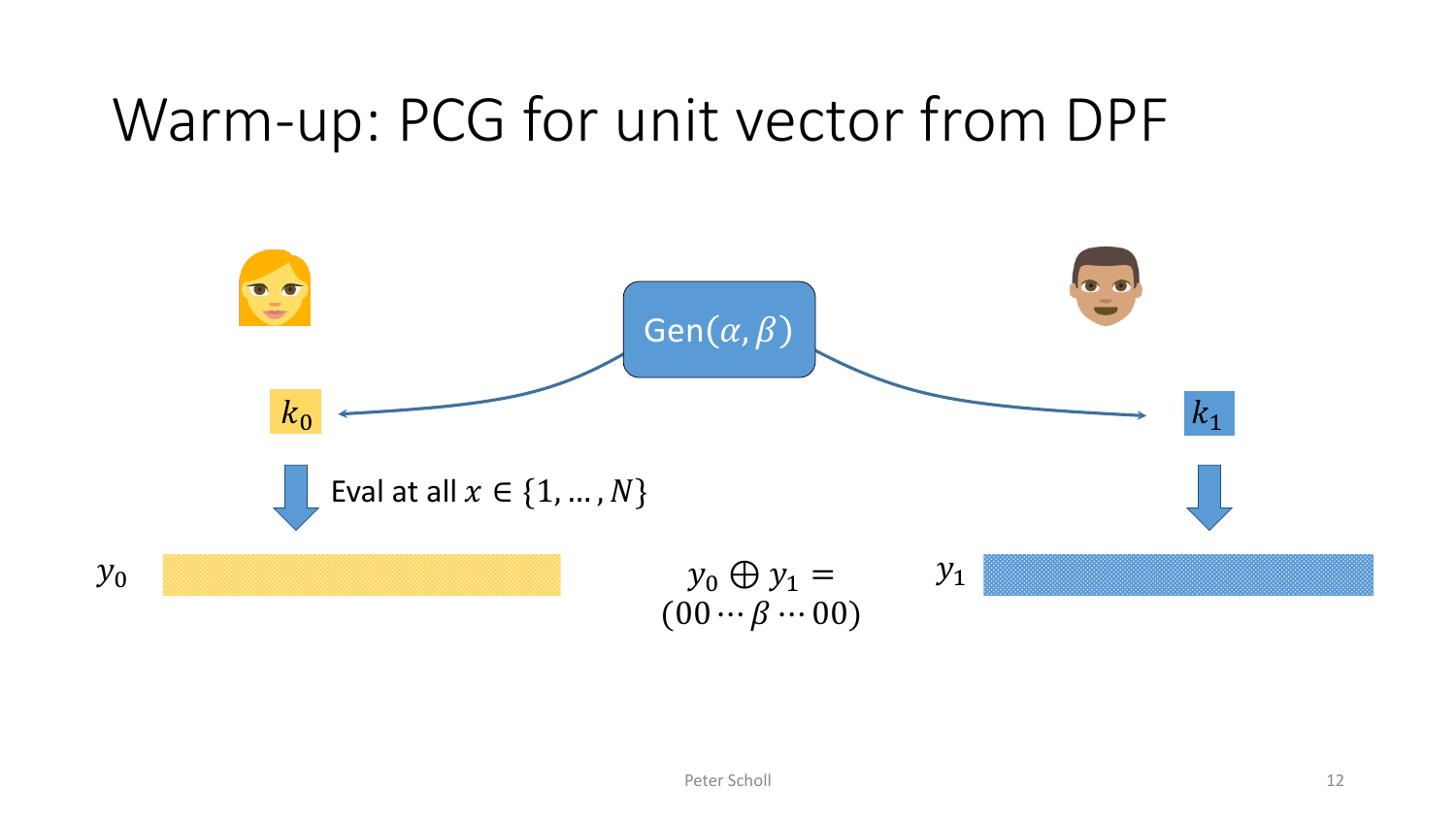### Warm-up: from unit vector to sparse vector

Sparsity  $t$ : use  $t$  DPF instances



#### Approach 1: addition Approach 2: concatenation



More efficient Requires regular structure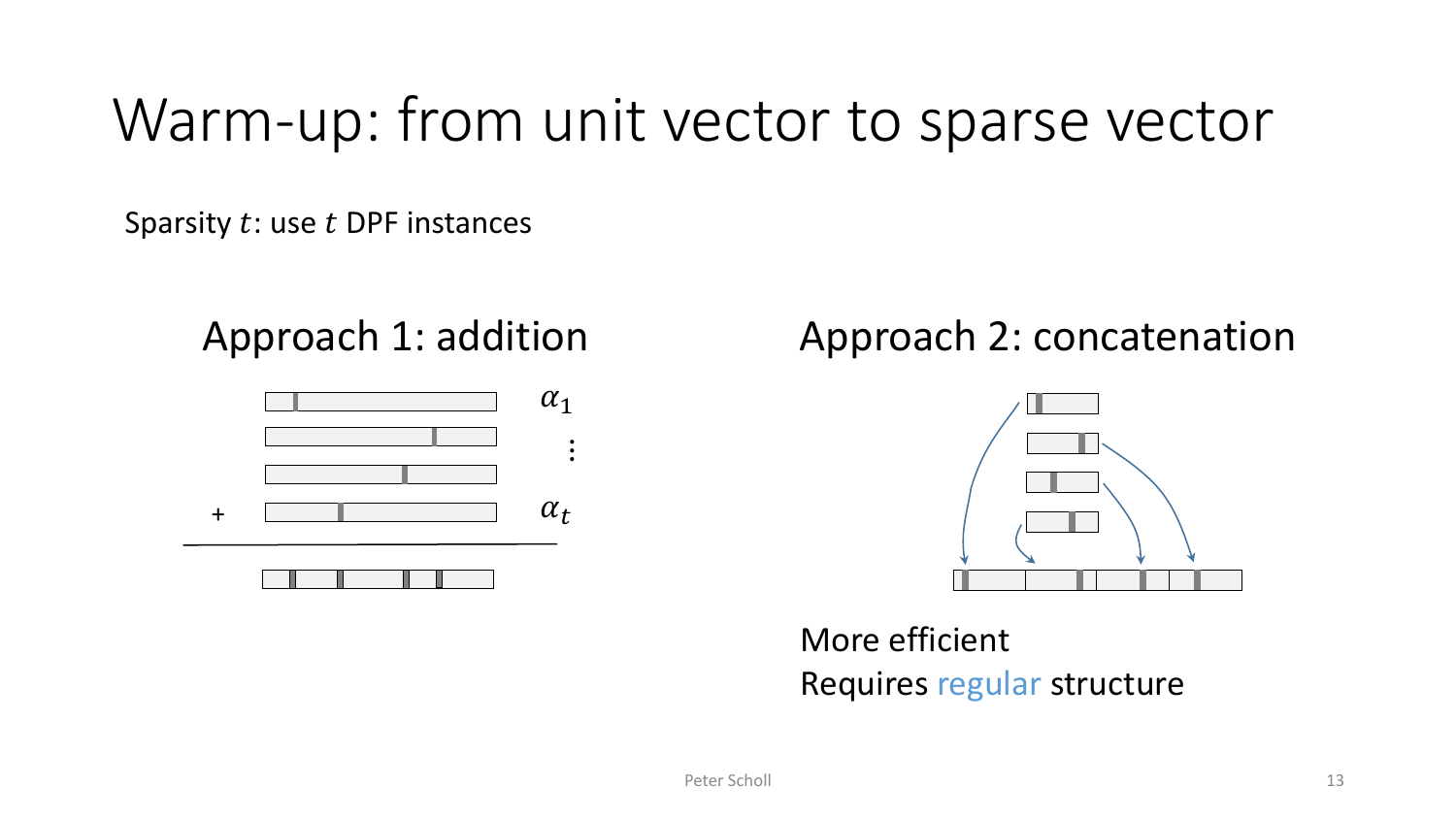### Learning Parity with Noise assumption



Dual LPN (or syndrome decoding)



*A*, *s* random over  $Z_p$  ( $p \ge 2$ )  $HW(e)$  small

Variants:

- Structured  $A, H$
- Structured e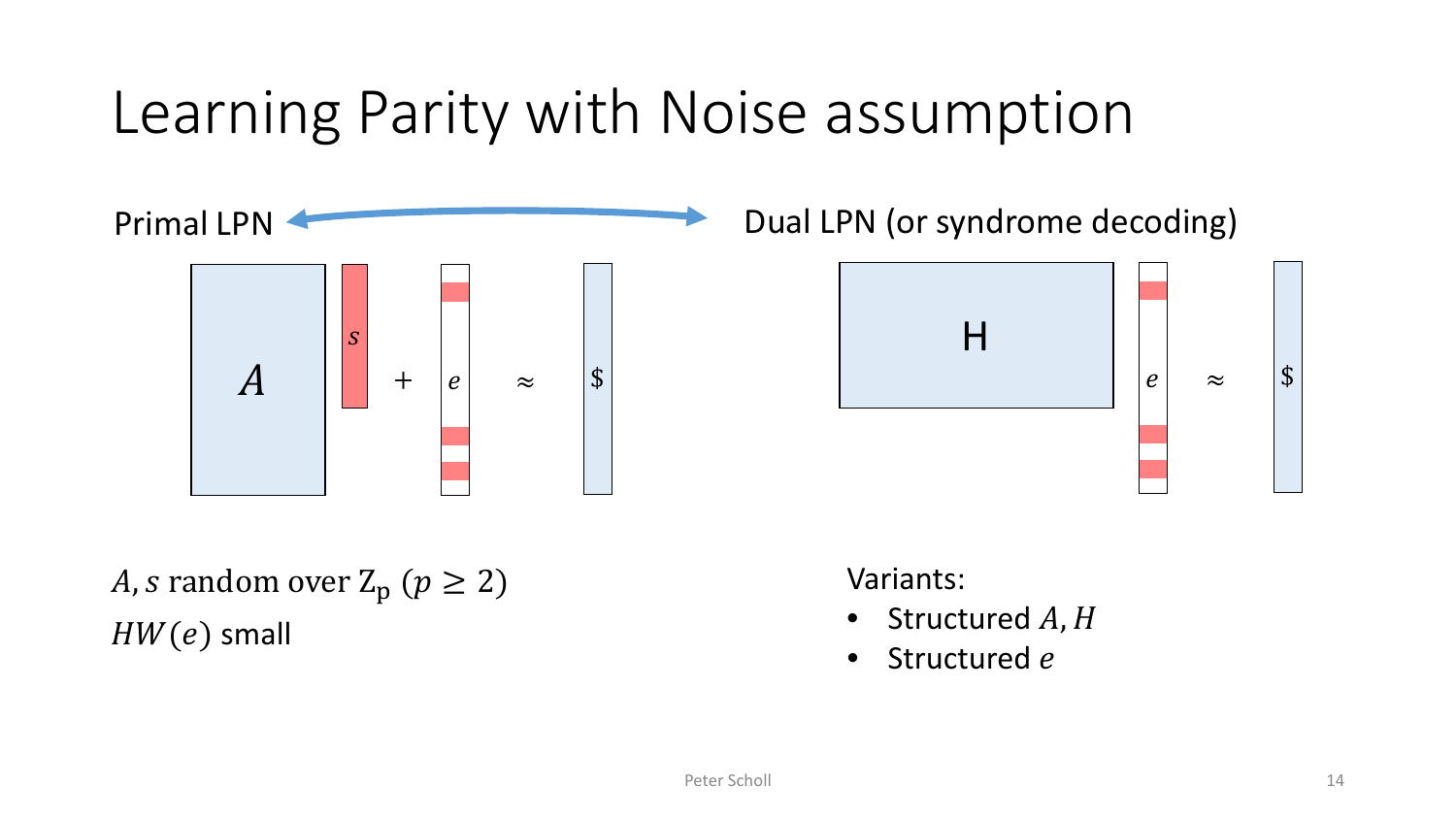# Starting Point: PCG for tensor product from [BCGIKS 19]

Target correlation:

$$
x_0\in Z_p^N,\,Z_0\!\in Z_p^{N\times N}
$$

$$
\boldsymbol{x}_1 \in Z_p^N, \, Z_1 \in Z_p^{N \times N}
$$

Such that  $Z_0 + Z_1 = x_0 \otimes x_1$ 

**Note:**

 $\triangleright$  Tensor product implies N OLEs

 $\sum \Omega(N^2)$  cost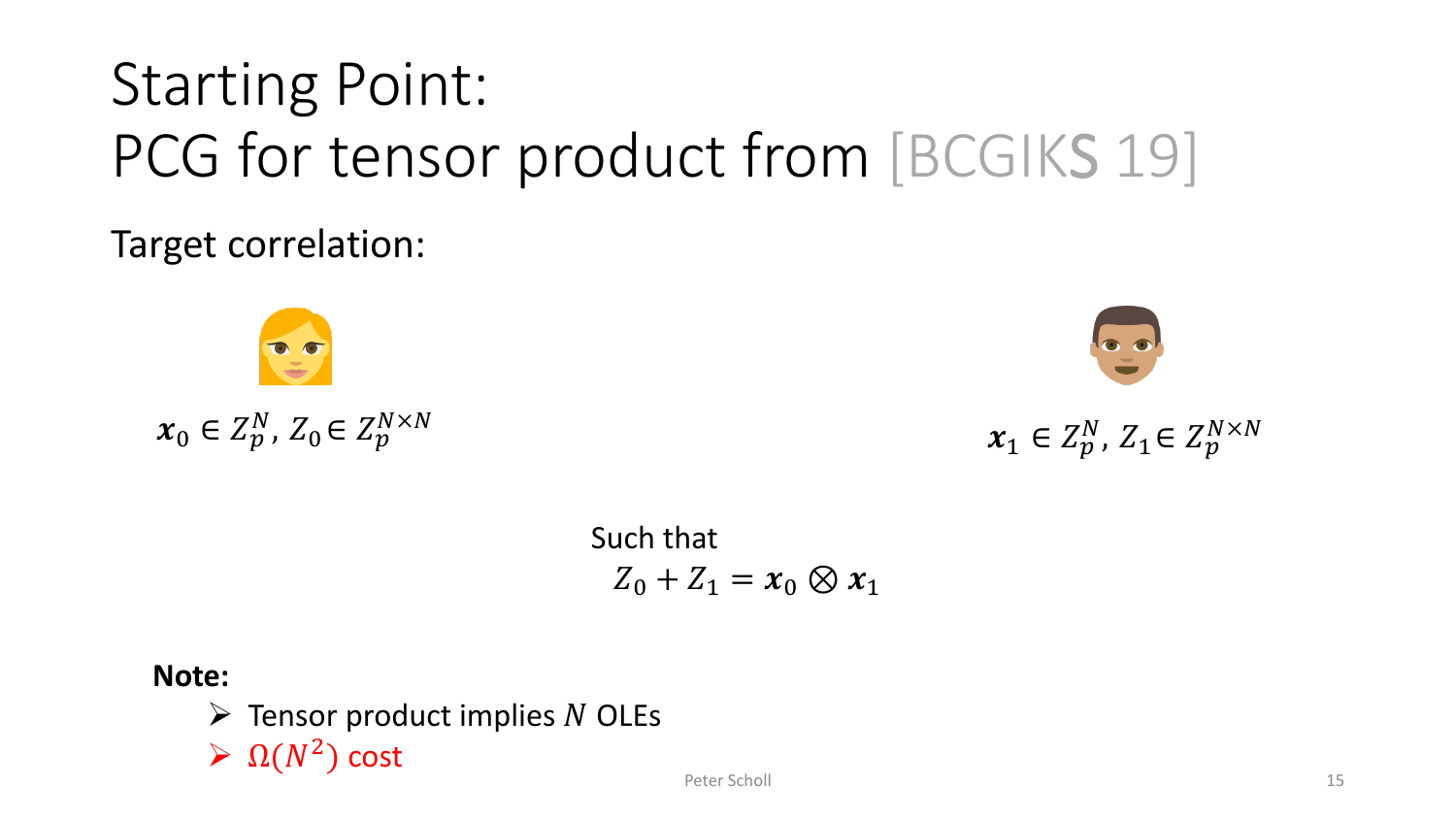# PCG for tensor product from [BCGIKS 19] Main ideas:

1) Tensor product preserves sparsity



2) Can randomize sparse vectors using LPN



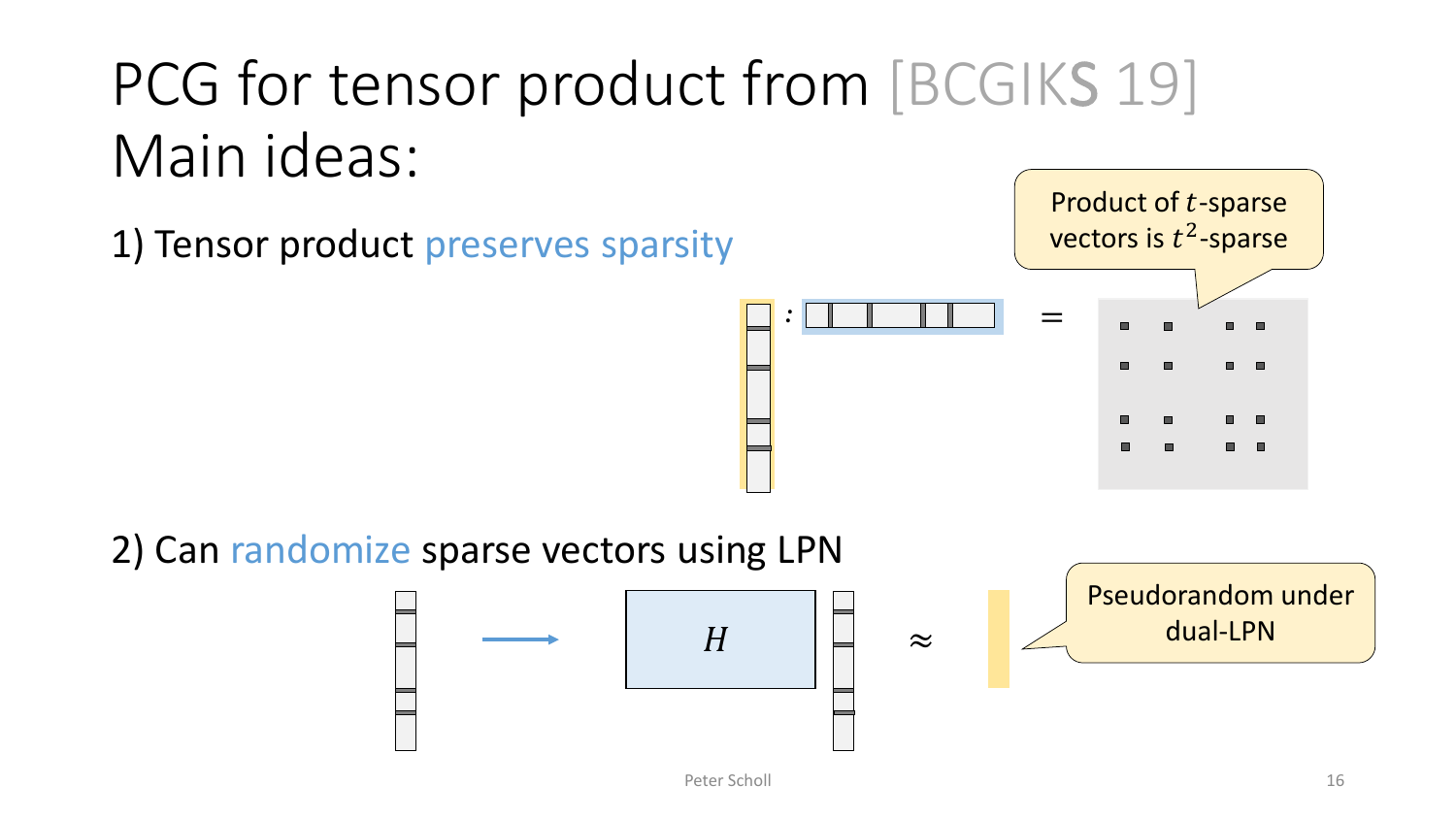# PCG for tensor product from [BCGIKS 19] Construction:

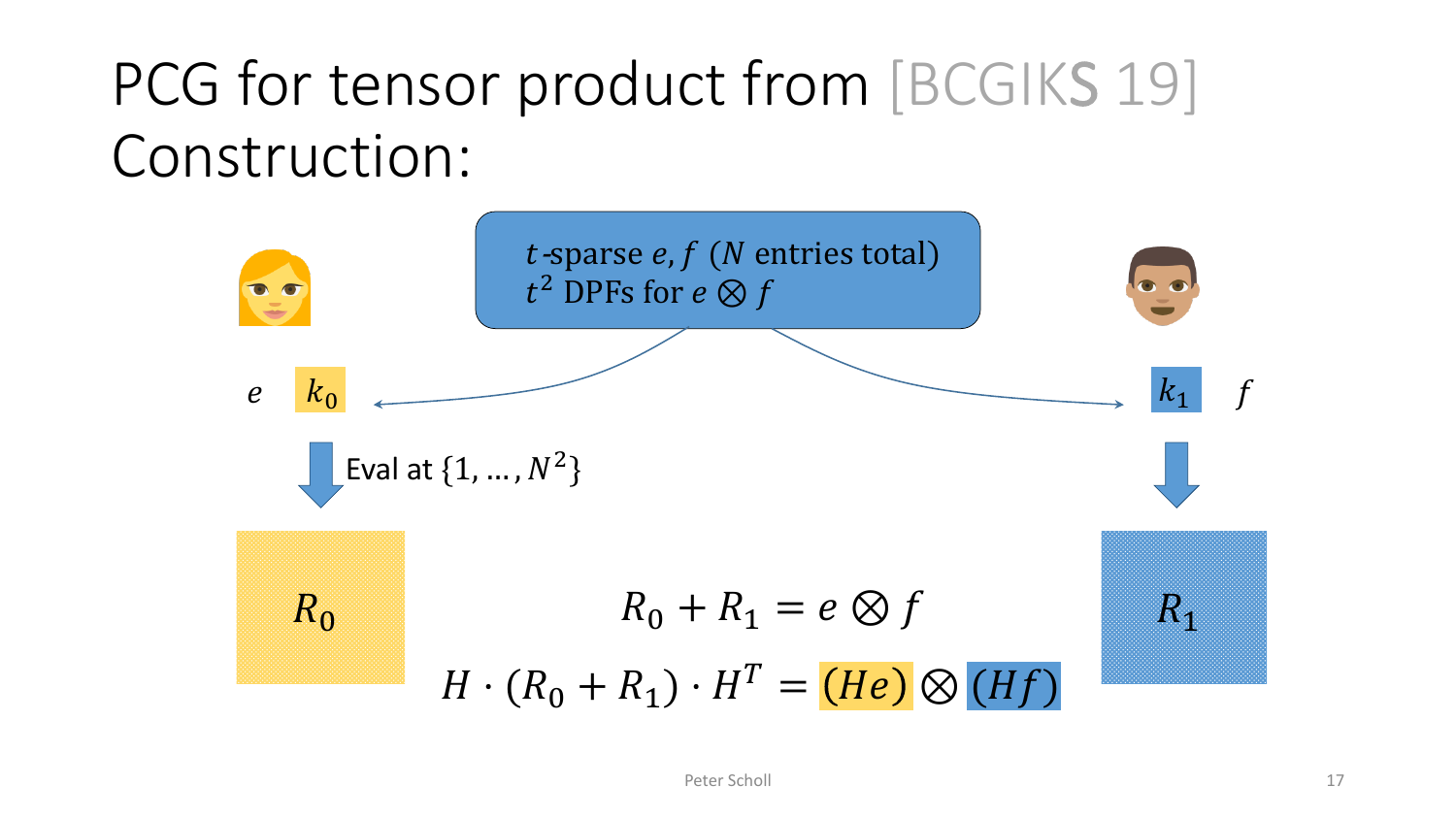# Improving efficiency of PCG for OLE

**Problem:** compute entire tensor product, only need diagonals



 $\triangleright$ Q: Can we find an H that allows computing diagonals directly?

- o Yes, with Vandermonde matrix Not secure!
- o Yes, with ring-LPN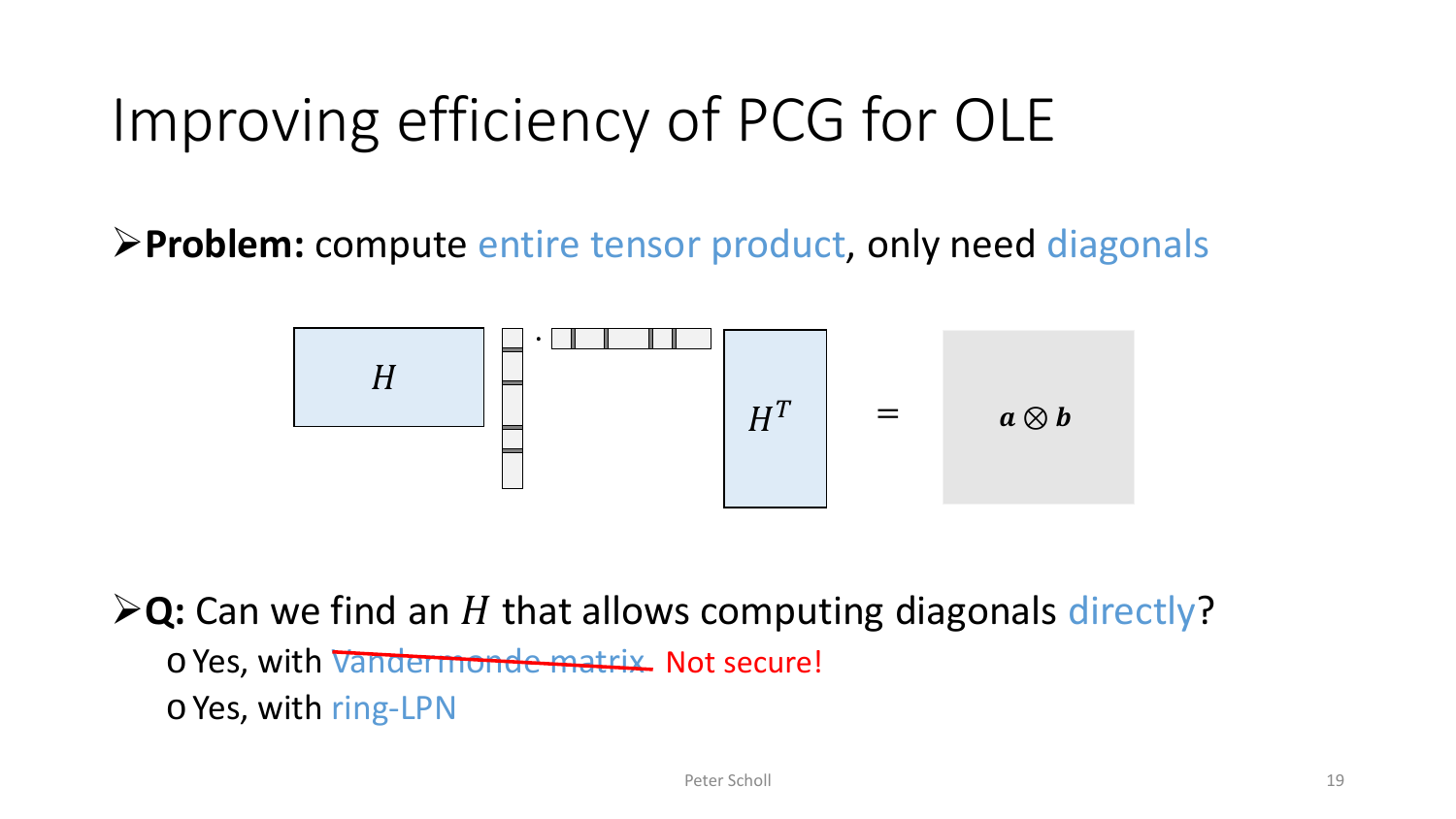### Arithmetic ring-LPN assumption

 $R_p = Z_p[X]/(X^N + 1)$ , N a power of two

$$
(a, a \cdot e + e') \approx (a, \$)
$$

 $a \leftarrow R_p, e, e'$  sparse in  $R_p$ 

**Reducible variant:**  $X^N + 1$  splits into linear factors mod p  $\Rightarrow R_p \cong Z_p^N$  $\Rightarrow$  triple in  $R_p \Leftrightarrow N$  triples in  $Z_p$ 

#### **Security:**

 $\triangleright$  Reducible: seems slightly weaker than irreducible (or standard LPN)

 $\triangleright$  Attacker can exploit sparse factors  $f_i$  |  $(X^N + 1)$ 

o "Dimension reduction" attack (tradeoff: increases noise rate)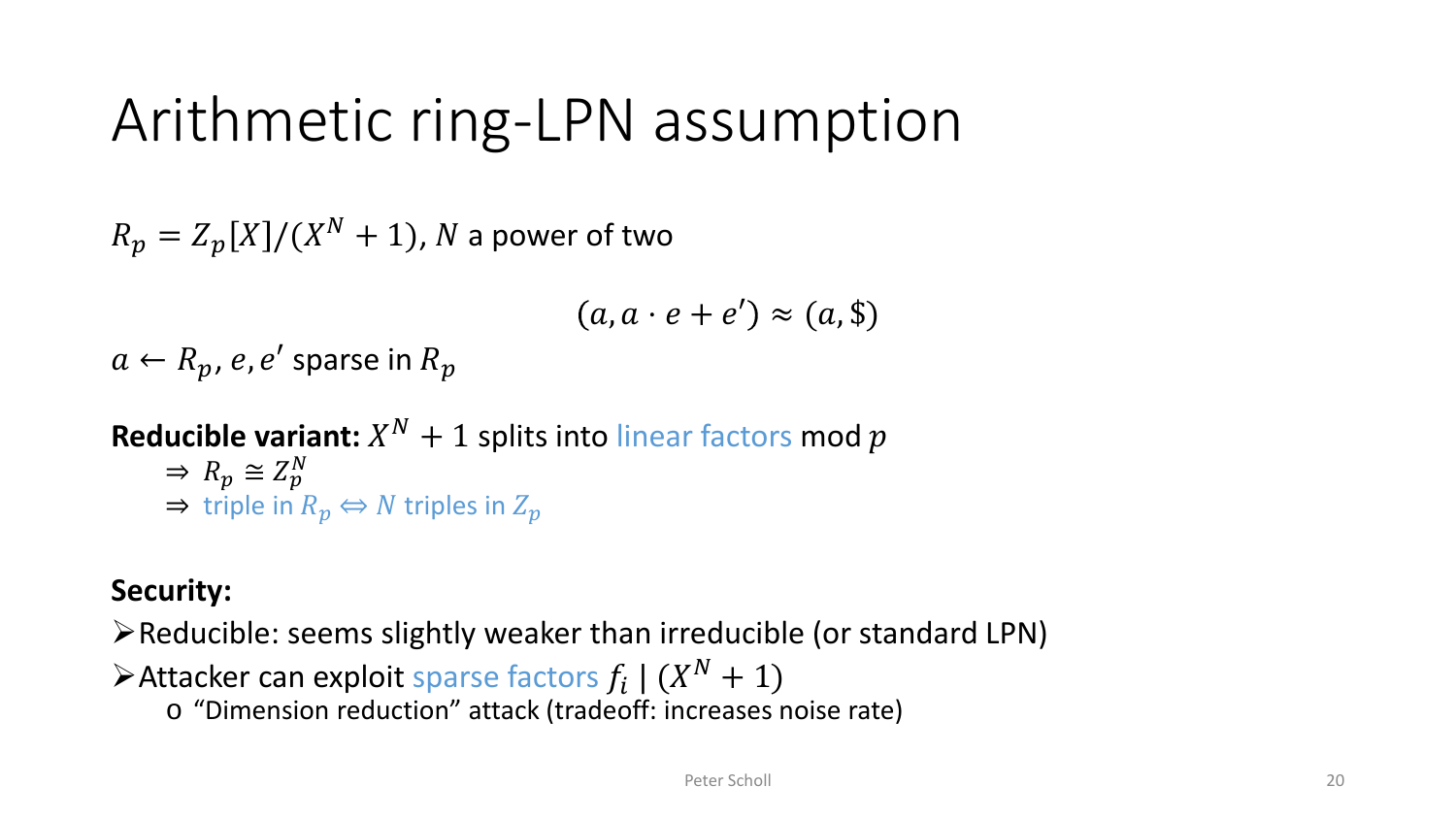#### Efficient PCG for multiplication triples from ring-LPN

**Gen: Distribute shares of sparse**  $e, e', f, f',$  and  $(e, e') \otimes (f, f')$ 





#### **Expand:**

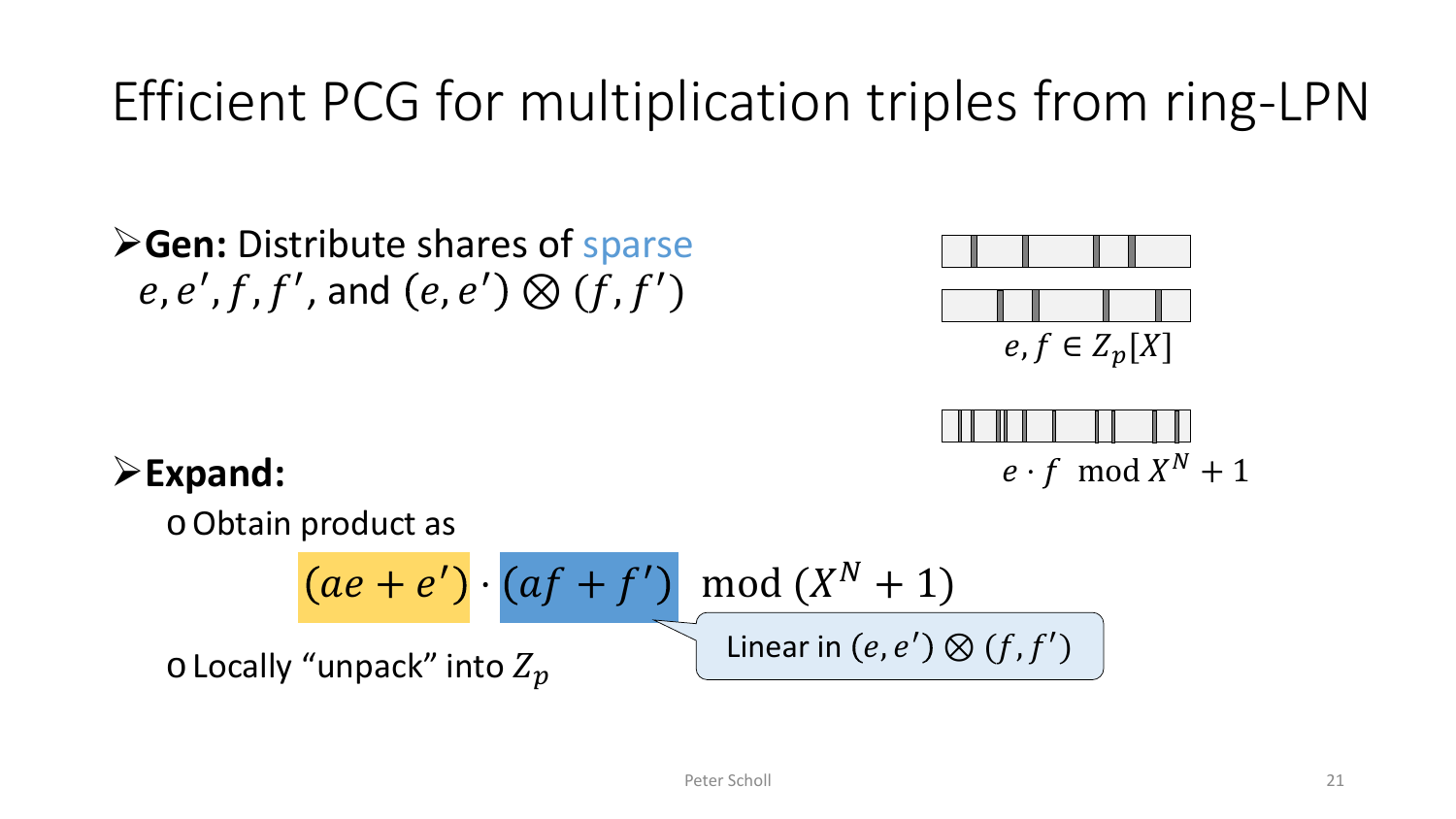## Efficient PCG for multiplication triples from ring-LPN



```
\circ Seed size: O(t^2 \lambda \log N) bits
```
Authenticated triples (almost) for free

o Just multiply with MAC key

#### $\triangleright$ Extensions

o Inner products, matrix triples, degree-2 correlations (less efficient) o Multi-party (unauthenticated)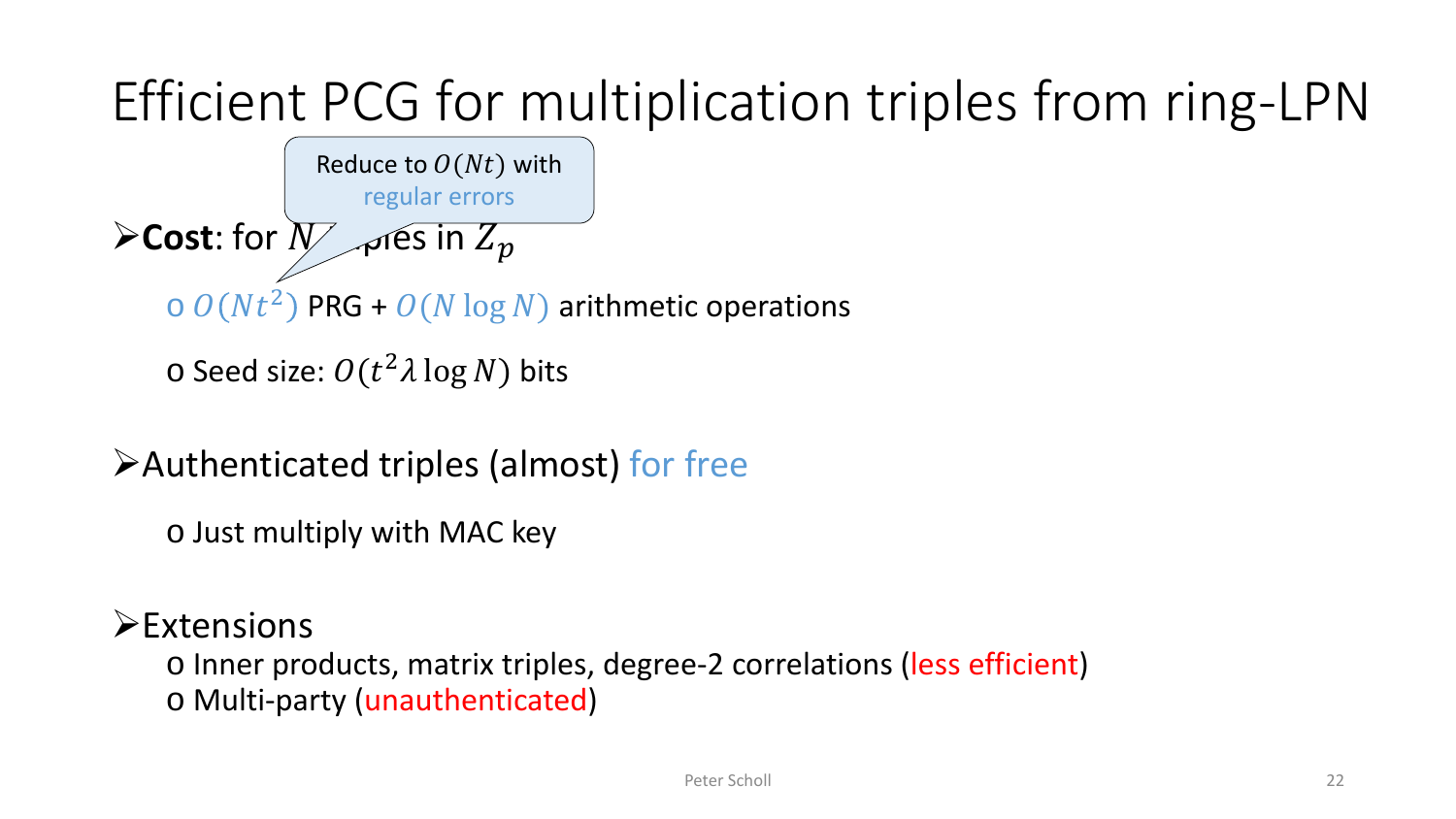## Distributed setup protocol for triples

**Main challenge:** setup DPF keys for  $e \cdot f$  in  $R_p$ , with malicious security

#### **1) Sparse polynomial multiplication**  $e \cdot f$

 $\sigma t^2$  mults in  $Z_p \Rightarrow$  additive shares of non-zero values  $\cot^2$  binary addition circuits  $\Rightarrow$  XOR shares of non-zero positions

#### **2) DPF setup protocol**

o Malicious secure variant of [Doerner-shelat 17]

o Compute on authenticated inputs + check correctness of outputs

o Allows selective failure attacks – sender can guess 1 bit of LPN error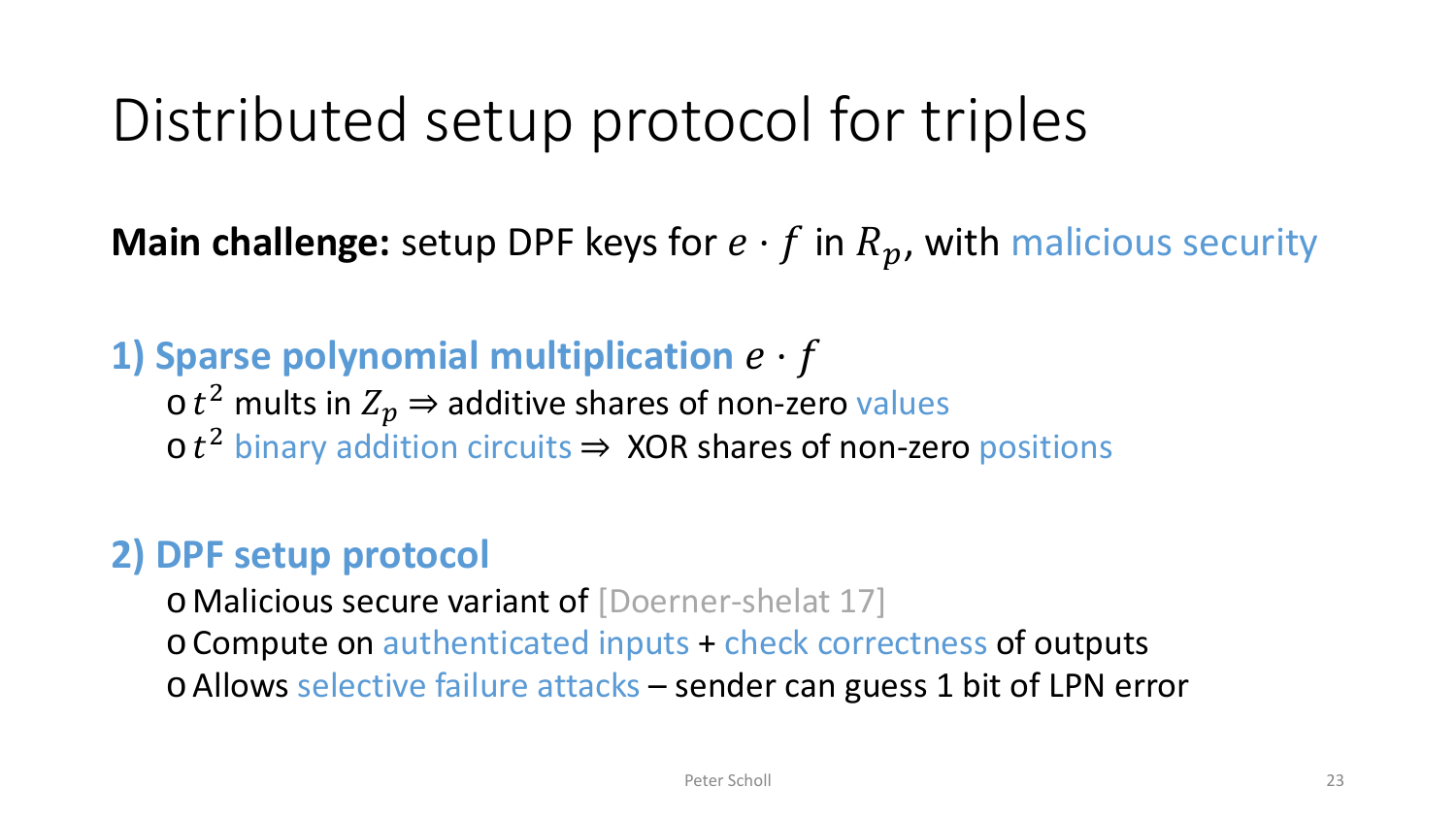## Silent SPDZ triples: concrete estimates

To produce authenticated triples in  $Z_p$ ,  $\log p \approx 128$ , with malicious security:



\* plus some OTs, VOLE…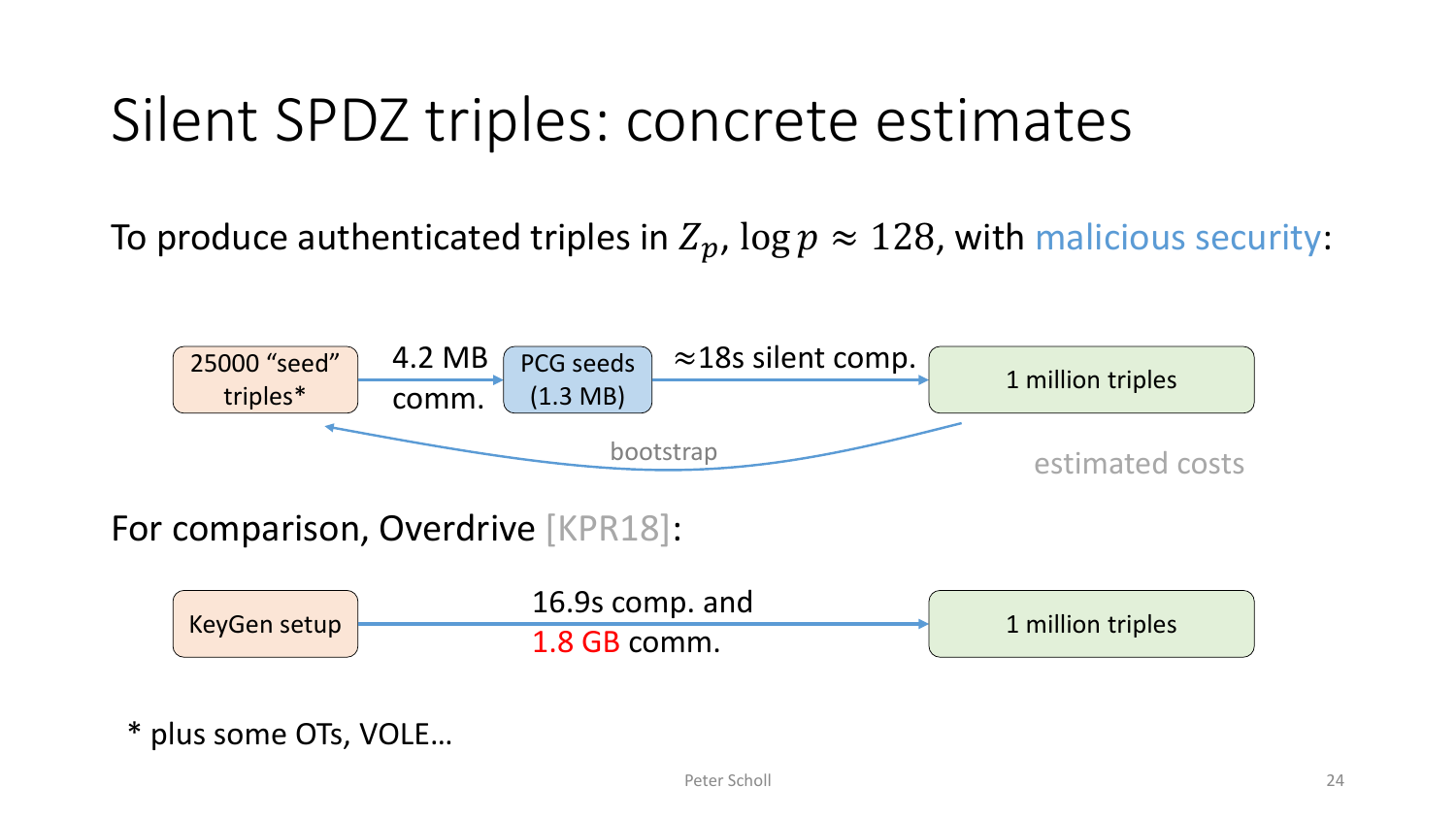# Summary

#### **≻PCGs for OLE and multiplication triples are practical using ring-LPN** o Silent preprocessing compares favourably with recent SPDZ protocols

#### Open problems:

 $\circ$  Extend to triples over  $Z_{2k}$  or  $Z_{2k}$ o Improved matrix triples, higher-degree correlations o Further study of ring-LPN variants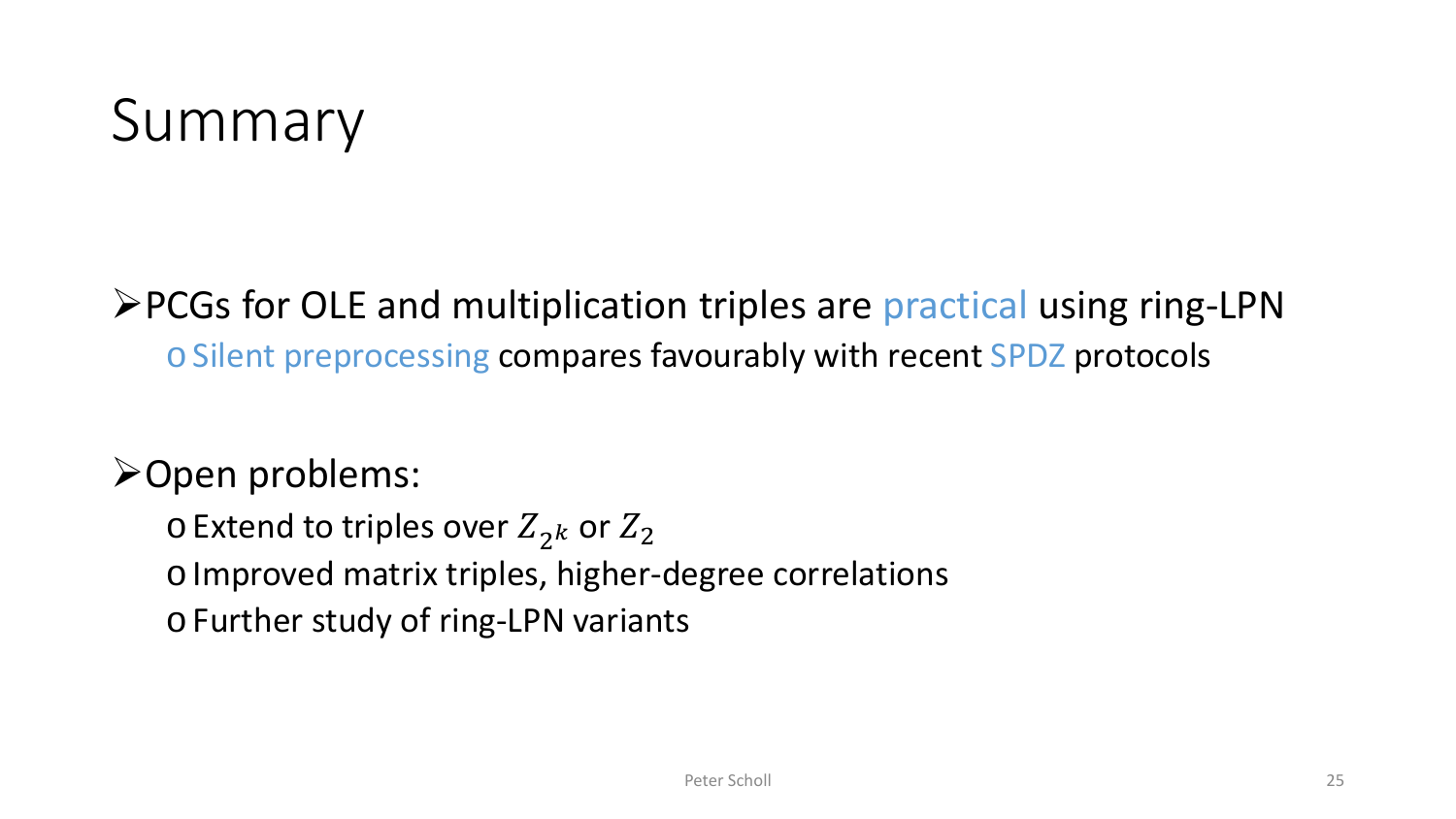#### References

[BCGI 18] *Compressing Vector-OLE* Boyle, Couteau, Gilboa, Ishai (CCS 2018)

[BCGIKS 19] *Efficient Pseudorandom Correlation Generators: Silent OT Extension and More* Boyle, Couteau, Gilboa, Ishai, Kohl, Scholl (CRYPTO 2019)

[BCGIKRS 19] Efficient Two-Round OT Extension and Silent Non-Interactive Secure Computation Boyle, Couteau, Gilboa, Ishai, Kohl, Rindal, Scholl (CCS 2019)

[BDOZ 11] *Semi-homomorphic encryption and multiparty computation* Bendlin, Damgård, Orlandi, Zakarias (CRYPTO 2011)

[BGI 16a] *Breaking the circuit size barrier for secure computation under DDH* Boyle, Gilboa, Ishai (CRYPTO 2016)

[BGI 16b] *Function secret sharing: Improvements and extensions* Boyle, Gilboa, Ishai (ACM CCS 16)

Peter Scholl 26 [CDI 05] *Share Conversion, Pseudorandom Secret-Sharing and Applications to Secure Computation* Cramer, Damgård, Ishai (TCC 2005)